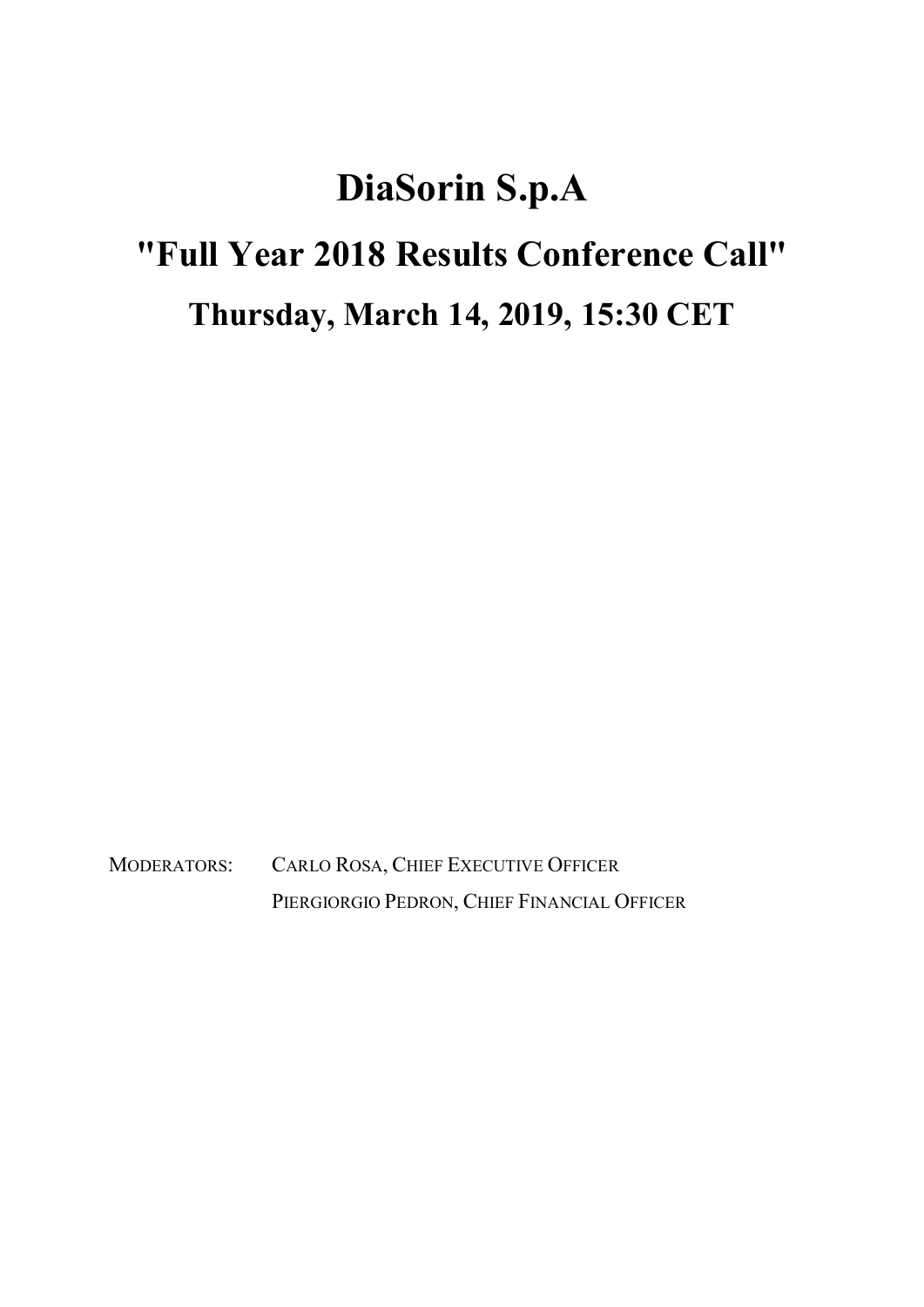OPERATOR: Good afternoon. This is the Chorus Call conference operator. Welcome, and thank you for joining the DiaSorin Full Year 2018 Results Conference Call. After the presentation, there will be an opportunity to ask questions.

> At this time, I would like to turn the conference over to Mr. Carlo Rosa, CEO of DiaSorin. Please go ahead, sir.

CARLO ROSA: Thank you operator. Ladies and gentlemen, welcome to the DiaSorin year end result conference call. As usual, I will provide qualitative comments on the year and some on quarter 4, and then Mr. Pedron is going to get into discussing numbers in details.

> So in order to discuss how the business is performing, I will always make my comment at constant exchange rate, and specifically about certain geography, with the state geographies in a way that is a little bit different from the way it is reported in the slides and presentation everybody has received.

> So let's start from quarter 4, at constant exchange rate, the quarter growth year-on-year is 3.6% and that's a combination of different performances in different geographies and let me remind you that when we met at the end of quarter 3 and we were discussing about guidance for year end, we qualified that there were certain elements of uncertainty in certain geographies that I will discuss right now.

> So let's start first from Europe direct. Europe direct means only European countries where DiaSorin is operating direct. And it is important to look at the geography because this geography is where we launch all the products without regulatory barrier and this certainly includes QuantiFERON that if you remember we have introduced to this market in the beginning of quarter 4 of last year. So Europe direct is doing very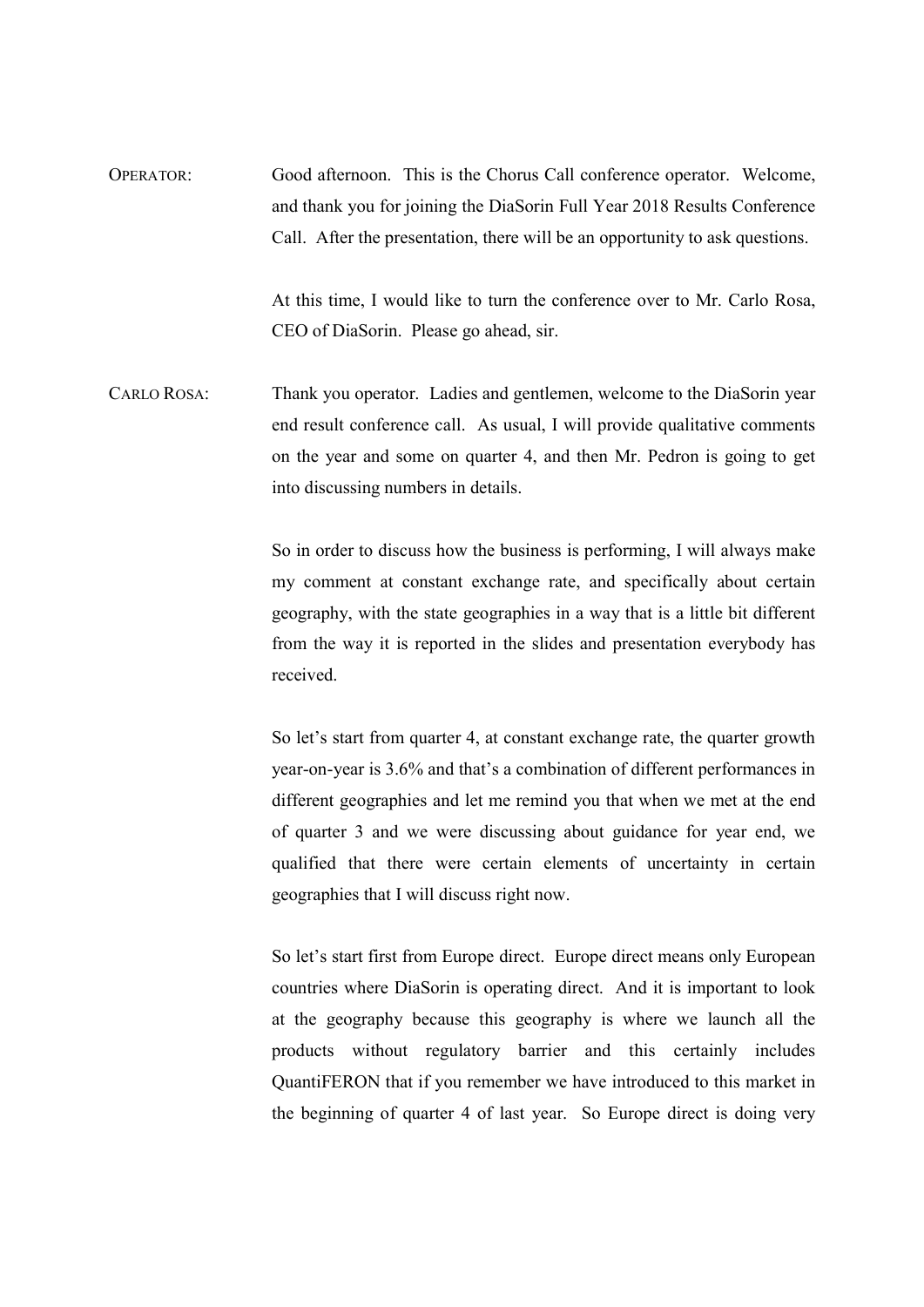nicely as a result of that. Actually we are growing 10%, a little bit over 10% spread over all the geographies.

 Also Germany that if you remember was…has been at the beginning of the year in a situation where we were transitioning teams, and we are actually going after conversion of the ELISA business, also in Germany we had more stabilization. So as far as Europe is okay, is concerned, results are good. The launch of QuantiFERON with the support of QIAGEN is working fine.

 Now let's go to USA. U.S. market in Q4 grew 3.3% and that again is a combination of plus and minuses. Now let's talk about Vitamin D. As discussed, we continue to see in the U.S. decline on Vitamin D. We have...all of us have seen the comments of some of the large labs LabCorp, Quest and Sonic about certain uncertainties vis-à-vis the Vitamin D volume.

 We are monitoring this, we see that Vitamin D is declining with these accounts and but it is very difficult to understand what is going to happen and how this will affect 2019. In fact so far we only have visibility over a couple of quarter. I was noticing yesterday that one of the big labs, Quest, is saying that yes, they see Vitamin D increase in denial and they are trying to structure agreement with insurance companies, so they could directly bill or invoice patients. So we need to wait and see how the situation will stabilize.

 CLIA X Vitamin D which is the rest of the catalogue is fine, is growing double-digit and so we continue the deployment of systems. And let me remind you that at the end of quarter 2, we got approval of the last assay, that we are expecting calprotectin. So now we have the full funnel of products H.pylori and the collaboration through Meridian which is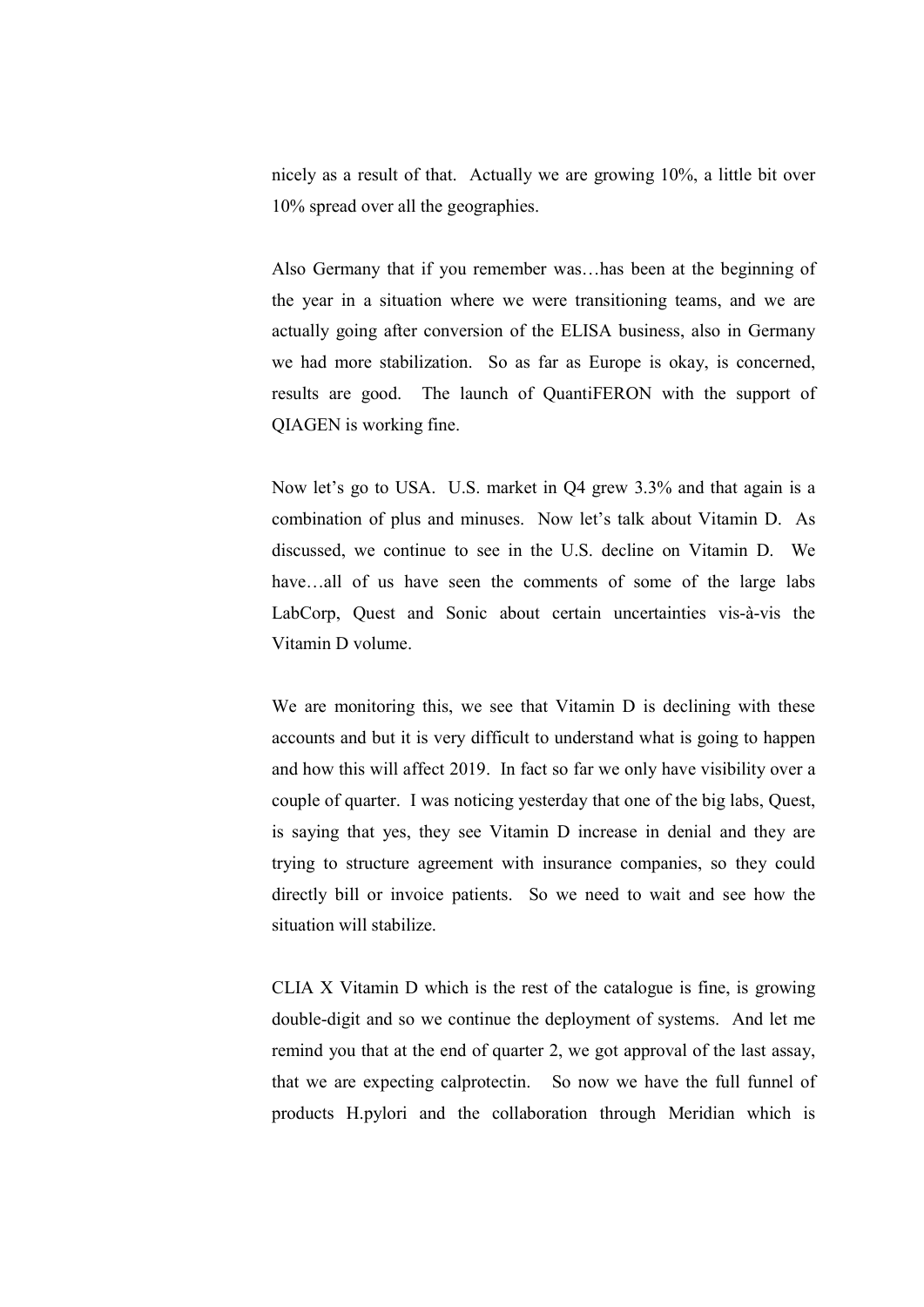working fine and now calprotectin we are just waiting for the third product which is the approval of QuantiFERON and we'll talk about it later.

 Last but not least, DiaSorin molecular is a combination of molecular and traditional products, it's growing mid single-digit. So as far as U.S. is concerned, where you don't know we have the liability of Vitamin D, the quarter at the end of the story was not bad.

 AsiaPacific 19.7% growth and this pretty much reflect the growth of China. China grew 18.7% and we have deployed over 100 millions of XLs in this geography. And as we said, we are picking up steam again in China after we have transitioned from certain or let me say after we have parallel our current distribution network with other distributors that allowed us strategically to move from the Class 3 base to the Class 2 base. We have discussed this several times but we see the results of this.

 Now let's talk about the geographies that are underperforming and this is in Latin America direct, and for us Latin America direct is fundamentally Mexico and Brazil. Overall, these two geographies in Q4 declined 14%, but this has to be read properly. So we have Mexico growing and we have Brazil actually declining, but it's a result of one event which I think we have discussed before, which is the fact that there was a Zika tender that happened in 2017 and second installment, the second the second shipment of that tender happened in Q4 2017 and this tender was waived and so in 2018 we did not have the shipment, and this is why Brazil in Quarter 4 really underperformed.

 If you actually take away the tender, this effect of the tender Brazil is flat, which is under expectation, but it is explained by the fact that due to recent election and changes that was happening in the country as reported by other companies, government deals are frozen today. So it's quite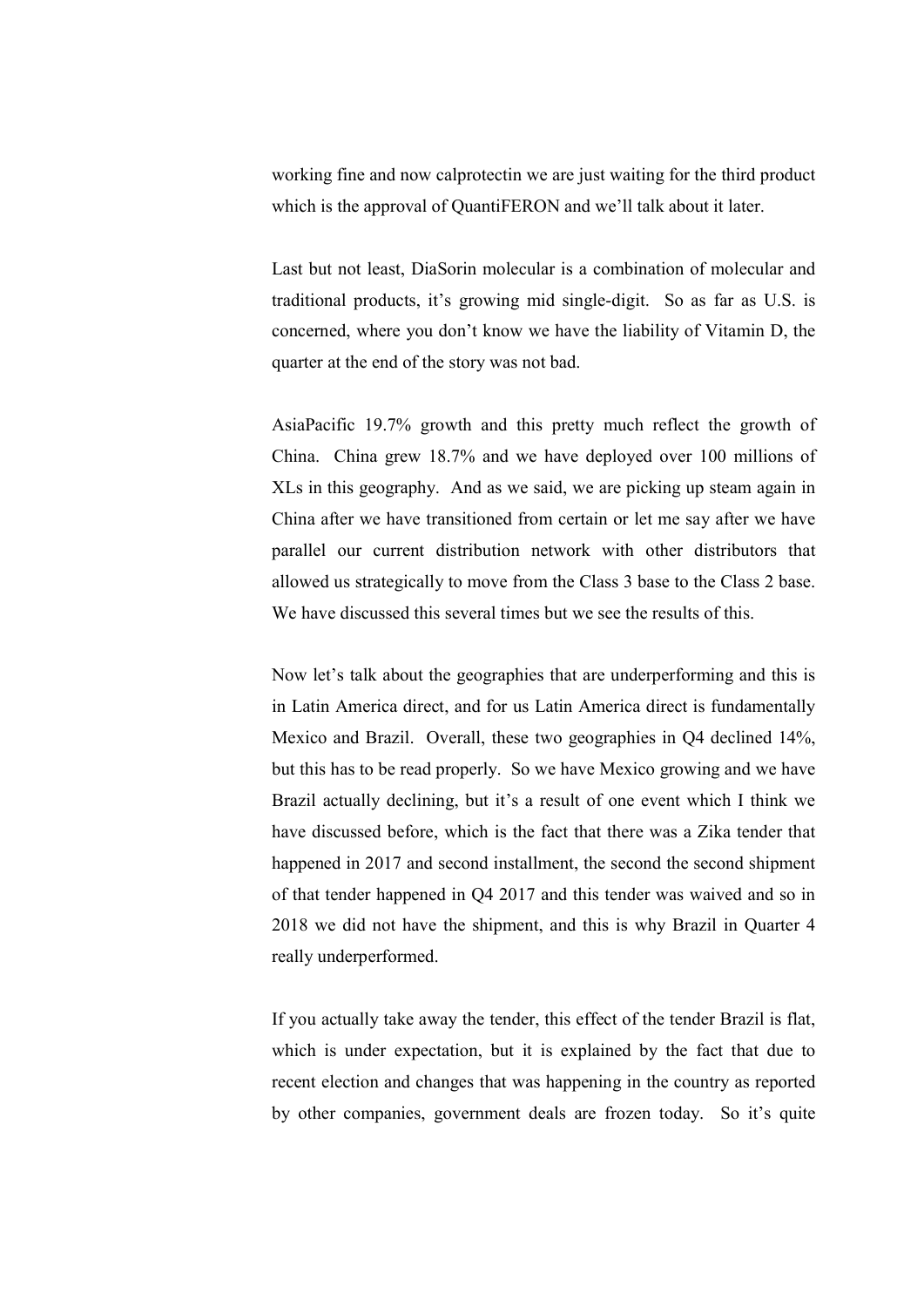complicated today really to grow in that market until the government funds are reallocated and tenders are open.

 The area where we really underperformed is export, and this was discussed and qualified in the last quarter. And if you remember in the last quarter discussion, we said, we give a head up regarding 2 specific situations, one is a tender in Korea that we have…we are working with a third party, Siemens, it's part of the heritage of the acquisition, the Siemens business. That tender was supposed to be awarded in Q4 and it was not, and it has been actually now moved to quarter 2 this year, but again we are in the hands of…from Siemens and our distributor, so we continue to wait and see what happens, it's a sizable tender for blood banking.

 The second geography where we said there was a risk is Iran. Now Iran is a different story because as far as the quarter, it was negative. It was negative because there were still uncertainties related to how to export to Iran is a result of the embargo of the U.S. The good news is that…and I remind you that the problem per se, is nothing to do with goods because we work with medical but to find financial institutions that are available actually to support the transaction.

 The good news is that debt situation has been resolved now in January and so we will resume a shipment of goods in 2019. So…but this affected the last quarter because the amount of good that we were able actually to move to the country was far less than quarter four previous year.

 So all in all, I think that in all the strategic geographies we are doing well as a result of new product launches. We launched four products last year for immunoassay and QuantiFERON which is a key product for us in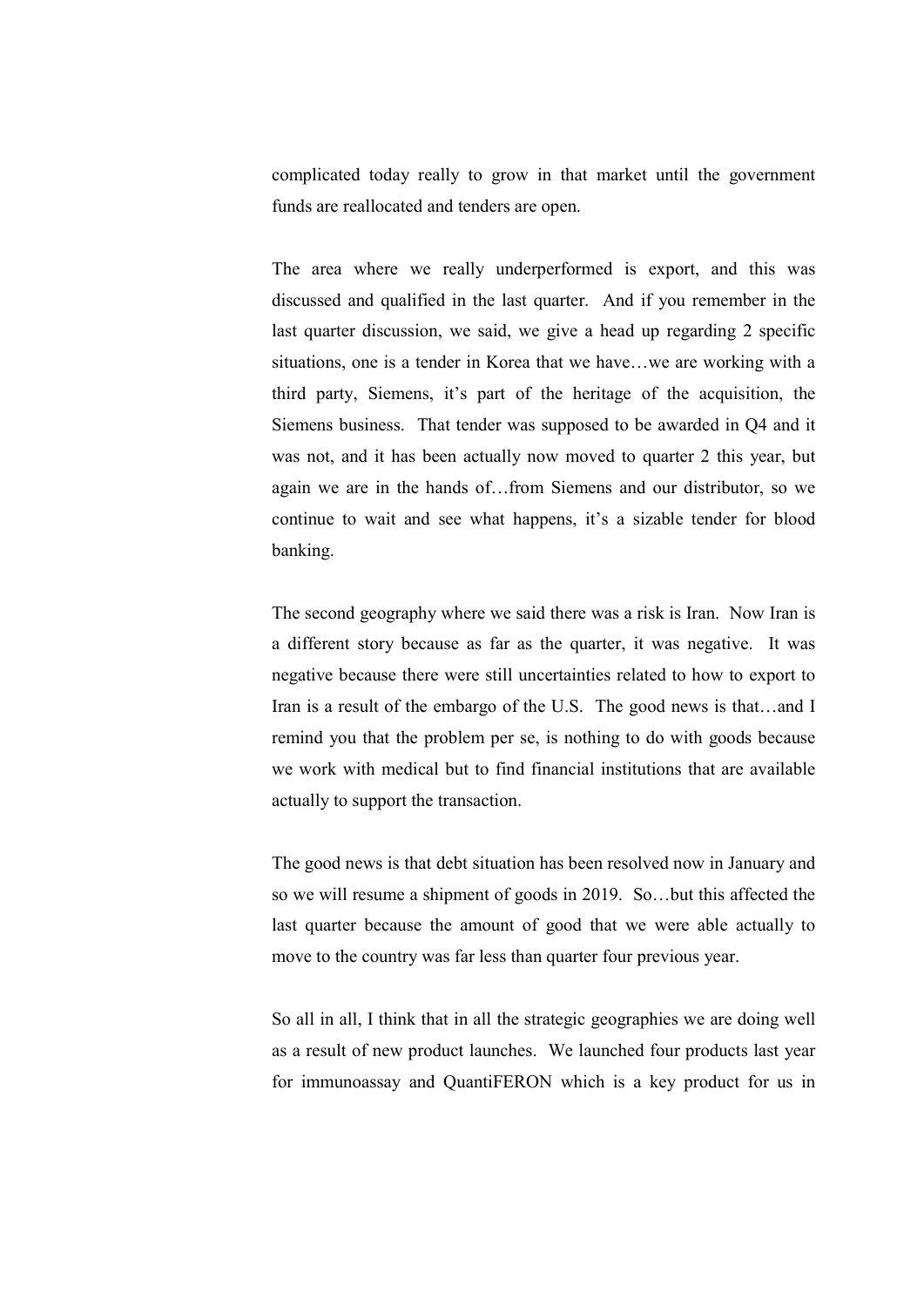QIAGEN, and as a result of the fact that in certain geographies like China now the distribution network is working fine.

 Now, the net result of this mix and so good performance in direct and the problem being export resulted as you notice in a very favorable gross margin. In fact, if you compare year-on-year the gross margin…sorry if you compare the quarters Q4, 2017 and Q4, 2018, the gross margin improvement is over 200 bps. Is a combination of mix, but also is a combination of what we call operational excellence which I think is what we already discussed few times and so streamlining operations closing and concentrating, manufacturing and so forth. And that clearly also has resulted in a very favorable EBITDA margin in the quarter which as you have seen from a percentage wise at constant exchange rate is close to 39%. So this is the way I believe results in Q4 should be read and interpreted.

 Now, let me just move rapidly to guidance 2019. And let me first talk about the fact that in June 11 this year, we are going to have the meeting with analysts and presentation or…investors and the presentation of the next four years plan. So it is intention of the company now to explain what the strategy and implementation is going to be throughout 2022. So you are going to get much better color on some of the strategic projects during that presentation. However, if we look at guidance for 2019, you notice that we decided to provide a certain range, I remind you between 5% and 8% growth. Fundamentally, we commit to the fact that we will be able to maintain a very favorable EBITDA margin percentage wise that we have today with the business.

 Now, the wide range is determined by the fact that there are certain events that may affect growth this year. And let me again remind you what these events are. The first one, as we discussed few times is Vitamin D declined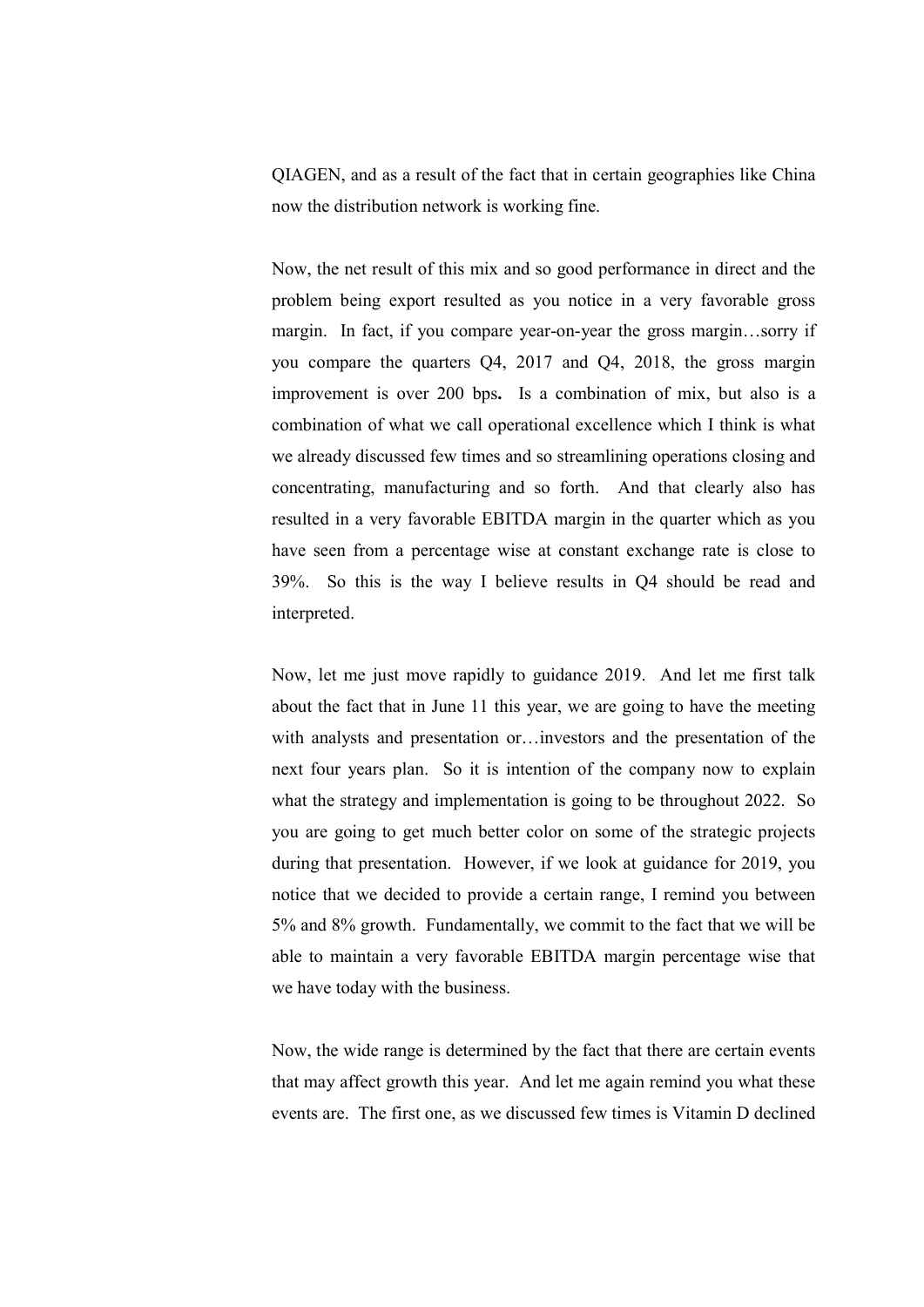in the U.S., still watching and seeing what the big labs are doing vis-à-vis their volume and the way they are addressing the denial rates [technical difficulty].

 The second one is to do with QuantiFERON, let me remind you that we filed with the FDA QuantiFERON in Q4, our plan and the current guidance foresees that we are going to get approval of QuantiFERON in Quarter 2 is a strategic product and also in the [indiscernible] and QIAGEN in the U.S., U.S. per se represents roughly 60% of the total worldwide market for QuantiFERON. So for this one we are in the hands of the FDA. Filing…the file is under review, but we need to wait and see what happens.

 The third element is what we discuss is the Korea tender, so the tender is in our numbers and but we need to understand how is that going to play out, as said, it is something that is not in the hands of the company per se but is it with through the partnership with [indiscernible].

 The fourth element is the fact that, as we have discussed few times we are under renewal of certain very large contracts in the U.S. And I am happy to report that the first one which was actually expiring in 2019…sorry 2018 was in fact renewed, and it was renewed for a long period of time five years. It covers the existing products and is also adding up to these products a good chunk of molecular product. So it was a very positive and a negotiation that is actually allowing us to continue to supply to this very large labs, continue to be partners and provide them with the esoteric testing they need as a differentiating set of products.

 We have the other two contracts are actually in renewal in 2019, and we don't know what the effect of this renewal will be in terms of pricing and mix. So that's another uncertainty that can play in our numbers.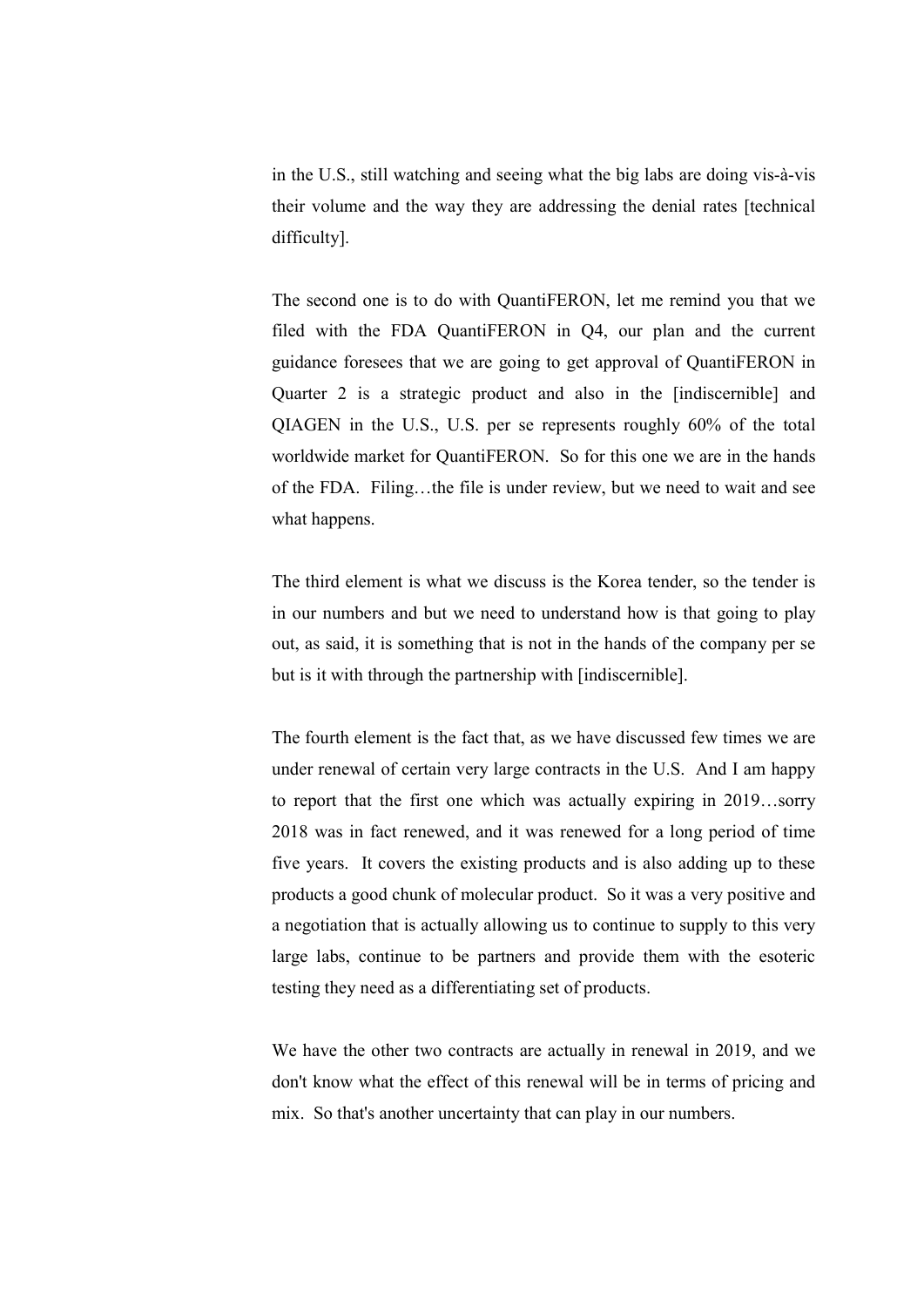And last but not least, which is not new for the ones that are actually covering our industry is to do with the fact that the flu season…is a very weak flu season compared to last year or actually last year was very favorable flu season for the business, and this season we are back to normal incidents of patients visiting emergency room and being tested. So we need to see how it goes. The flu season typically starts in Q4…in December and ends in April, but depending on that which is a good chunk of business for us, in May; it may impact the growth rate for 2019.

 Also, what I would like to anticipate is that we expect for what we have discussed right now, we expect growth to be unevenly distributed among the different quarters. And so, we expect the Q2, Q3 to show progression of growth because there is where we expect the tender to be approved, the QuantiFERON to be approved and so forth.

 So at this point, I am going actually to move…to leave the floor to Mr. Pedron, who is going to go through the specific comments on the number.

PIERGIORGIO PEDRON: Thank you, Carlo. Good afternoon everybody. In the next few minutes I'm going to walk you through the financial performance of DiaSorin in 2018. And I will make some remarks on the contribution of the fourth quarter. Before we start, let me please remind you that we began reporting the Siemens ELISA business from Q4, '17. And so the full year perimeter of consolidation is different from the one of 2017.

> So with that, I would like to start with what they believe are the main highlights of the period, we closed 2018 with the revenue increase for the previous year at constant exchange rate of 7.7%, we are about  $\epsilon$ 49 million.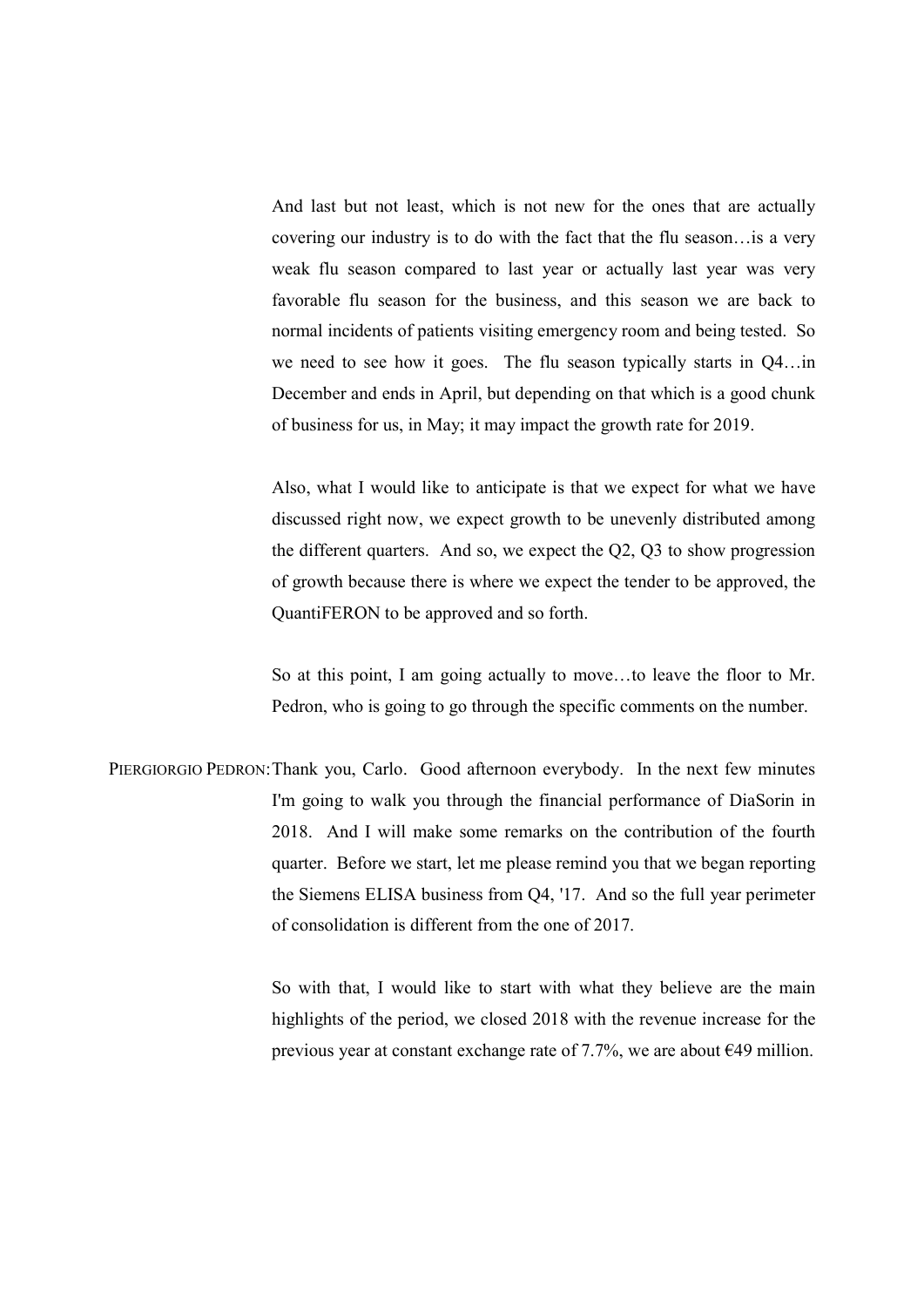Since the first-half of 2018 was hit by some material effects headwind to be precise almost  $E17$  million, the full-year growth as reported is 5% or  $E$ 32 million. These FX headwinds should turn into a tailwind in the first part of 2019, considering the current exchange rate of the euro against the USD vis-à-vis the trend we had in each H1 '18.

2018 full-year EBITDA at  $E$ 255 million recorded an increase at constant exchange rate compared to previous year of 11.2% with a margin again are comparable rate of 38.5% vis-à-vis a result 37.3% of 2017.

2018 net result at  $\epsilon$ 158 million or 23.6% of revenues, records an increase compared to 2017 of 13% or  $\epsilon$ 18 million euro. Lastly, we keep confirming our ability to generate a very healthy free cash flow,  $€164$ million with an increase compared to 2017 of  $\epsilon$ 32 million or 24%. This allowed us to close 2018 with a positive net financial position of  $\epsilon$ 75 million after having paid dividend to our shoulders for about  $\epsilon$ 145 million and after having completed a share buyback program for  $\epsilon$ 65 million.

 Let's now go through the main items of the P&L, 2018 full-year revenues at  $6669$  million grew by 5% or about  $632$  million compared to previous year, gross profit at  $\epsilon$ 456 million grew by 5.5% compared to previous year closing 2018 with a ratio of revenues of 68.1% and so recording a slight improvement vis-à-vis 2017 in spite of dilutive effect of the Siemens ELISA sales and of some price pressure on Vitamin D.

 This performance, which is a touch better than what we originally expected is mostly driven by higher manufacturing efficiencies. The Operational Excellence Program Carlo was mentioning a few minutes ago and better geographical mix. Q4 gross margin improvement compared to 2017 68.3% vis-à-vis 66.5% is mainly the result of the different geographical mix Carlo just mentioned and is in particular driven by lower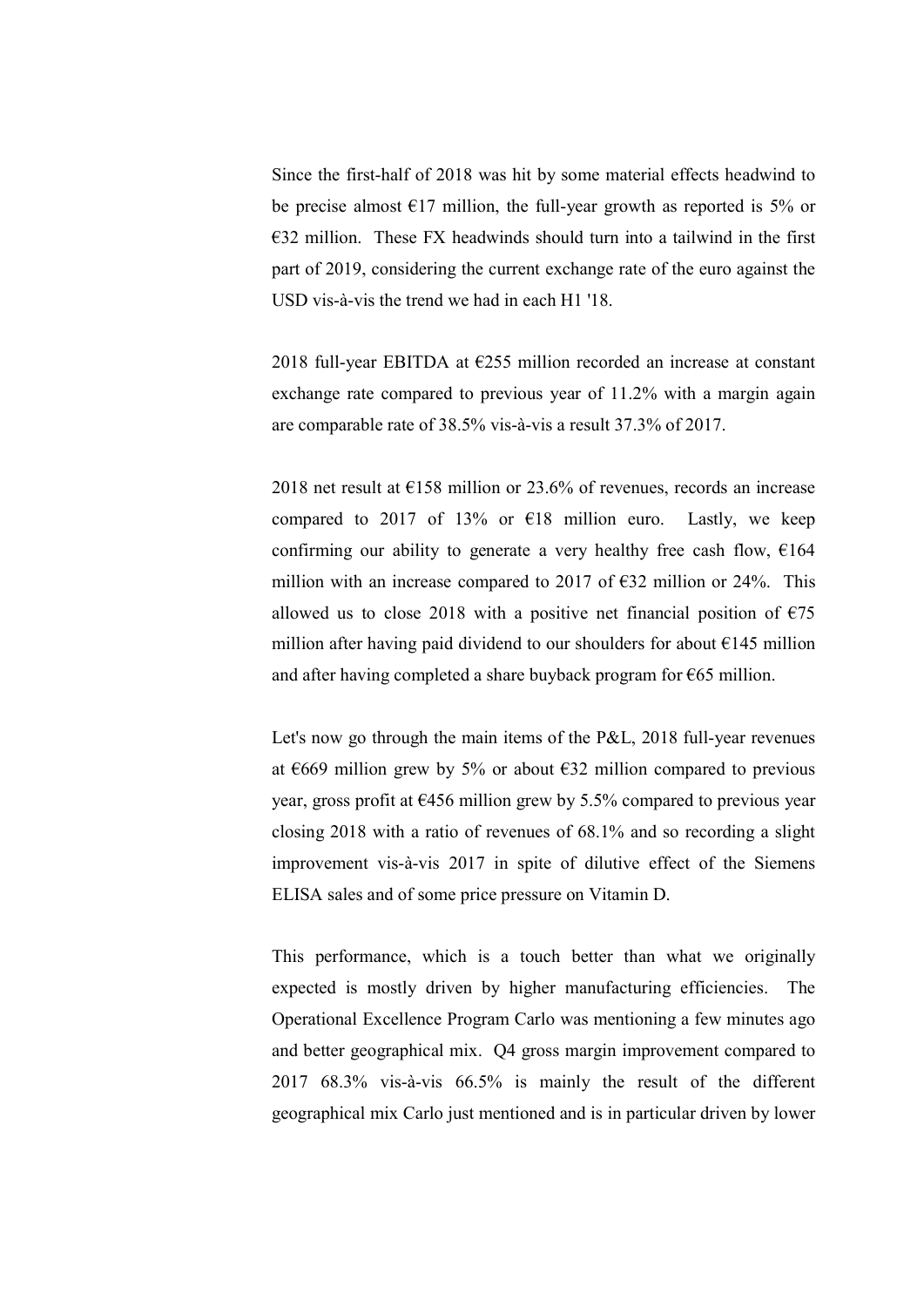export sales, down in Q4 '18 by 20% or  $\epsilon$ 5 million. Again, the reasons have just been covered by Carlo.

2018 total operating expenses at  $\epsilon$ 245 million for 36.7% of revenues have increased by 6% compared to previous year. Please remember that  $E15$ million OPEX has been driven by the depreciation of the intangible assets, knowhow in customer risk [ph] mainly coming from the Siemens, ELISA and Focus business acquisition.

2018 other operating expenses at  $65.9$  million had decreased compared to previous year by about  $\epsilon$ 10 million. This difference is mostly driven by the one-off costs we booked in Q4 '17 related to the divestiture of the Irish manufacturing site, which is going to be completed by the end of Q2 '19. This variance is even more visible in Q4 since this is the quarter in which we accrued this cost in 2017. 2018 EBIT at €205 million or 30.6% of revenues has increased compared to 2017 by 10.9% or  $\epsilon$ 20 million. 2018 tax rate at 22.6% is up compared to previous year by almost 1 percentage point. And it is in line with what we expected and disclosed during Q4 '17 call.

 The variance between 2018 and 2017 is mostly driven by the fact that in 2017 we booked the cumulative positive effect of the Patent Box agreement signed with the Italian tax authorities, which covered also 2015 and 2016 whereas 2018 has profited of the impact of 1 year only. On the other side though, let me please remind you that 2018 saw the positive impact of the U.S. tax reform. 2018 net result at  $\epsilon$ 158 million or 23.6% of revenues is higher than previous year by  $E18$  million or 13%. This increase is the result of what I described so far and of lower net financial expenses booked in 2018 mostly driven by a reduction in interest and the fixed losses, higher interest income and by the revaluation of the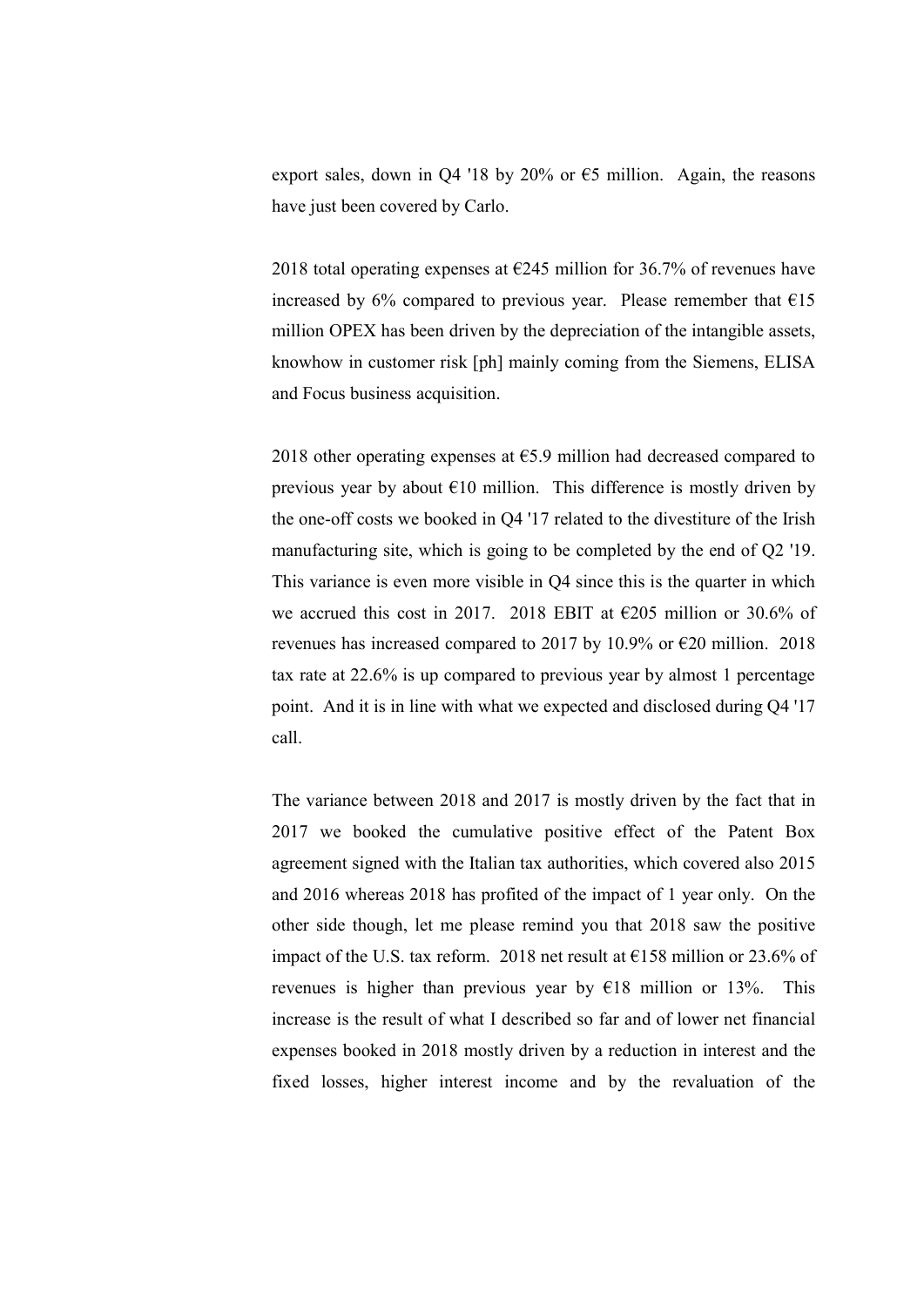participation in our Indian subsidiary following the takeover of its full control from the local partner.

Lastly, 2018 EBITDA at  $\epsilon$ 155 million is better than previous year by  $\epsilon$ 17 million or 7.3%. The variance at constant exchange rate is positive by 11.2%. 2018 EBITDA ratio on revenues is 38.2% at current exchange rate and 38.5% at constant exchange rate.

 Please note that in order to have a fair comparison vis-à-vis 2017, we must remember that during Q4 of last year as just said that we booked about  $\epsilon$ 6 million at EBITDA level of one-off costs driven by the Irish manufacturing divestiture.

 Moving now to the quarter, Q4 EBITDA margin at 38.9% confirms the profitability recorded in the last period. The increase compared to 2017 is mostly the result of the better gross margin as just discussed and of the timing of the Irish one-off costs.

 Let me finally move to the net financial position and the free cash flow. We close the period with a positive net financial position of  $\epsilon$ 75 million after having paid dividends for  $E145$  million and completed a share buyback program for €65 million.

In 2018, the group generated  $\epsilon$ 164 million free cash flow vis-à-vis  $\epsilon$ 132 million in 2017 thus confirming…recording an increase of  $\epsilon$ 32 million or 24%.

 Lastly, let me move to 2019 guidance at 2018 constant exchange rate. We expect revenues to grow between 5% and 8% and to maintain an EBITDA margin at the same level of 2018. Before concluding, let me please remind you that certain [ph] financials are fairly sensitive to FX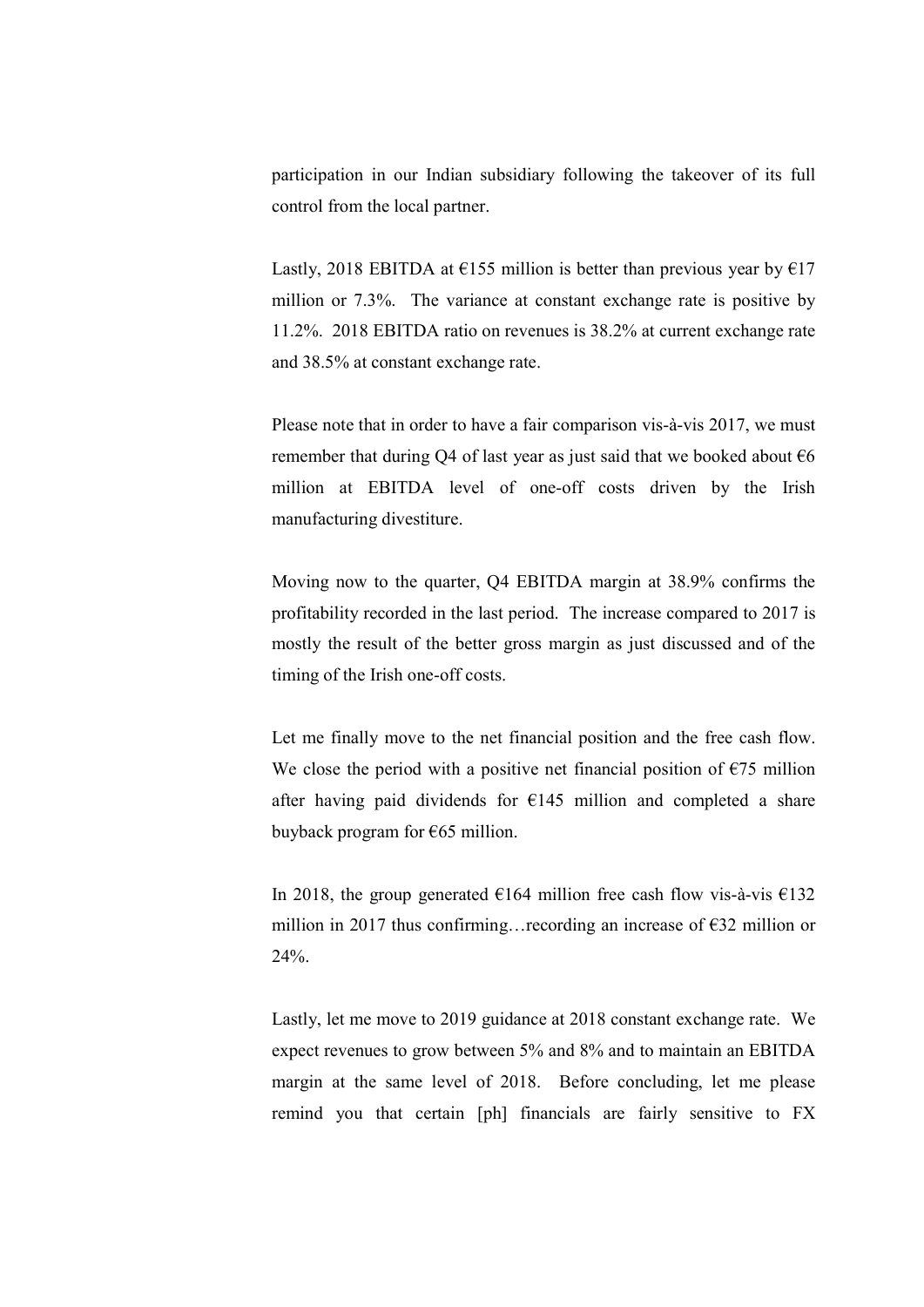fluctuations and in particular to the U.S. dollar and that for every one cent movement of the dollar against the euro, DiaSorin revenues move by about  $\epsilon$ 2 million to  $\epsilon$ 2.5 million on an yearly basis.

 Now let me please turn the line to the operator to open the Q&A session. Thank you.

Q&A

- OPERATOR: Excuse me, this is the Chorus Call conference operator. We will now begin the question and answer session. The first question is from Peter Welford with Jeffries. Please go ahead, sir.
- PETER WELFORD: Hi thanks for taking my questions. Firstly, just wondering if you can give us any more visibility on the U.S. contracting both for 2018, though the contract you've renewed and also the 2 for 2019. Just particularly with regard to Vitamin D, I appreciate, you won't necessarily say much about this. But is there any push from the customers to give further on Vitamin D pricing or perhaps can you give some sort of commentary on where Vitamin D pricing is going in the U.S. Given, I think from your perspective is probably pretty much reached the floor at this point in time now.

 And also perhaps just with regards to now the potential for the menu is QuantiFERON included within discussions at the moment you're having or is that potential upside or additional use beyond the current discussions that are happening?

 And then just 2 quick financial ones, the other non-recurring expensing quite high in the fourth quarter, I think there was almost  $\epsilon$ 4 million of charges, but equally there was quite a positive other operating income on a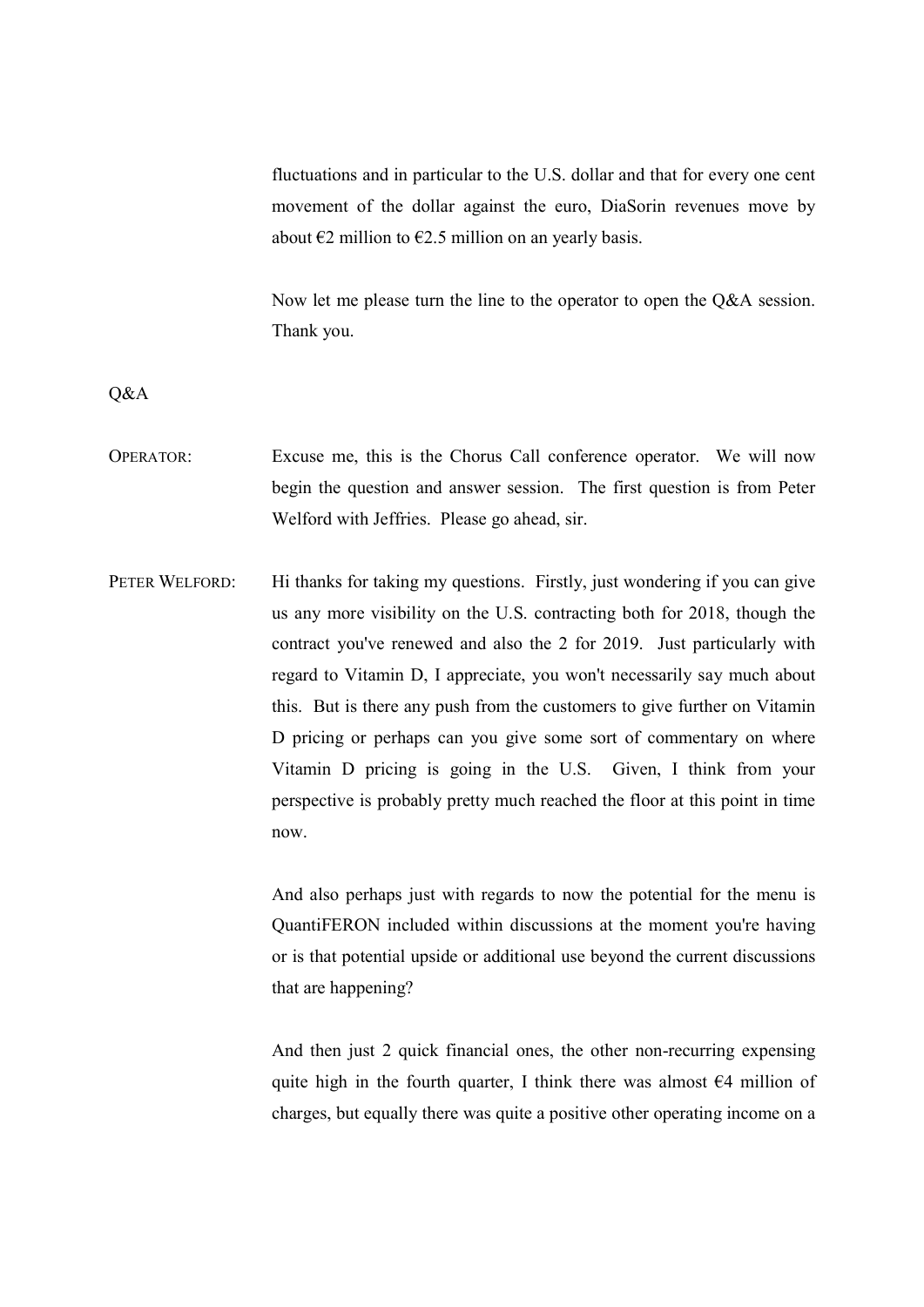recurring basis in the fourth quarter. I just wondered, if you could possibly square that for us to help better understand the other operating line?

And also just on FX. Thanks for the clarity on the  $\epsilon$ 2 million to  $\epsilon$ 2.5 million impact on revenues. Is it possible to give us the impact on EBITDA of every \$0.01 move? Thank you.

CARLO ROSA: Yes, Peter. Let me take the first 2 ones, as you can imagine, on the big contracts. We said that we have 3 major agreements worldwide with a 3 major lab chains, 2 in the U.S. and one global. And which I think without giving names, they're quite easily identified. And we also stated…what we can state publicly is that one contract was expiring the end of December 2018 and 2 contracts in between 2019, but also some part of the contracts really was extended in 2021.

> So as far as these contracts are won, done, sealed, discussed. Obviously, with this very large customers when a contract renewal is always associated with some sort of price concession. And it's not necessarily linked to Vitamin D or a specific product is simply a price concession, it is discussed generally on the book of business. But what we have always been able to do so far has been through… actually compensate the fact by adding more products to the catalog. And in this specific case, that compensation, since with this account there is already a broad use of all our immunoassay product. We are actually able to get on-contract with a significant number of molecular products. Especially, ASR because this very large account actually use components to develop LDT test. And so, that actually worked very well also because for us, the ASR business is also a very profitable business.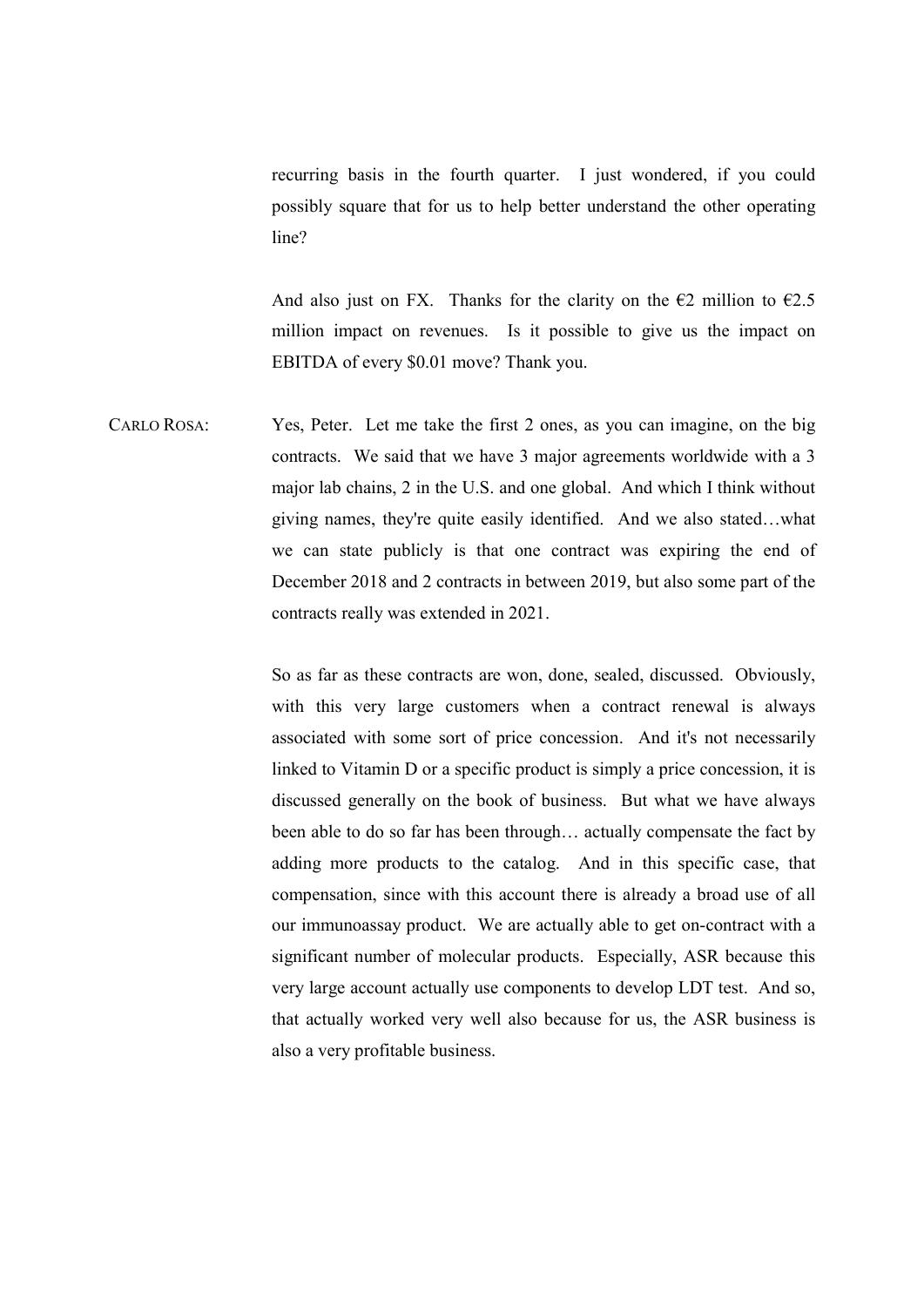Now, talking about Vitamin D and Vitamin D prices. Again, in general, again nothing to do with the price specific per se, but renewal in this world means commitment and discounts. And this…so if we talk about…is there a floor price for Vitamin D, there is never a floor price for anything, because in our business unfortunately, pricing is going down and certainly for certain commodities in Vitamin D as we discussed many times is a commodity. The price is declined in generally is steeper. However, again, we have a good mix of specialty assays with these labs that are less affected usually by this price pressure.

 So overall, I think that the magic here with this relationship has always been to make them control with pricing and add business that we have to compensate the concession. But this kind of business with these very large labs is fundamental for 2 reasons. One is that, from a volume perspective it sustains the manufacturing side, and 2 from a visibility perspective being one of the premium suppliers to these labs is adding credibility vis-à-vis all the other customers.

 Now, I think…then I will leave to PG the comment on your technical questions on financial items.

PIERGIORGIO PEDRON: Thank you, Carlo. Hi, Peter. So your first question on the second one actually was about the FX impacted EBITDA level. We said revenue level \$0.01 movement means for us  $\epsilon$ 2 to  $\epsilon$ 2.5 million lower or higher revenues. This translates the EBITDA level give or take to  $\epsilon$ 1 million. So  $\epsilon$ 2 to  $\epsilon$  2.5 million for revenues about  $\epsilon$ 1 million for EBITDA.

> Regarding the other non-recurring expenses, Q4 last year was heavily hit by the fact that that was the quarter in which we decided to shut down the Irish manufacturing site. And that is the quarter where we booked give or take  $E10$  million of costs related to the divestiture of that site. This year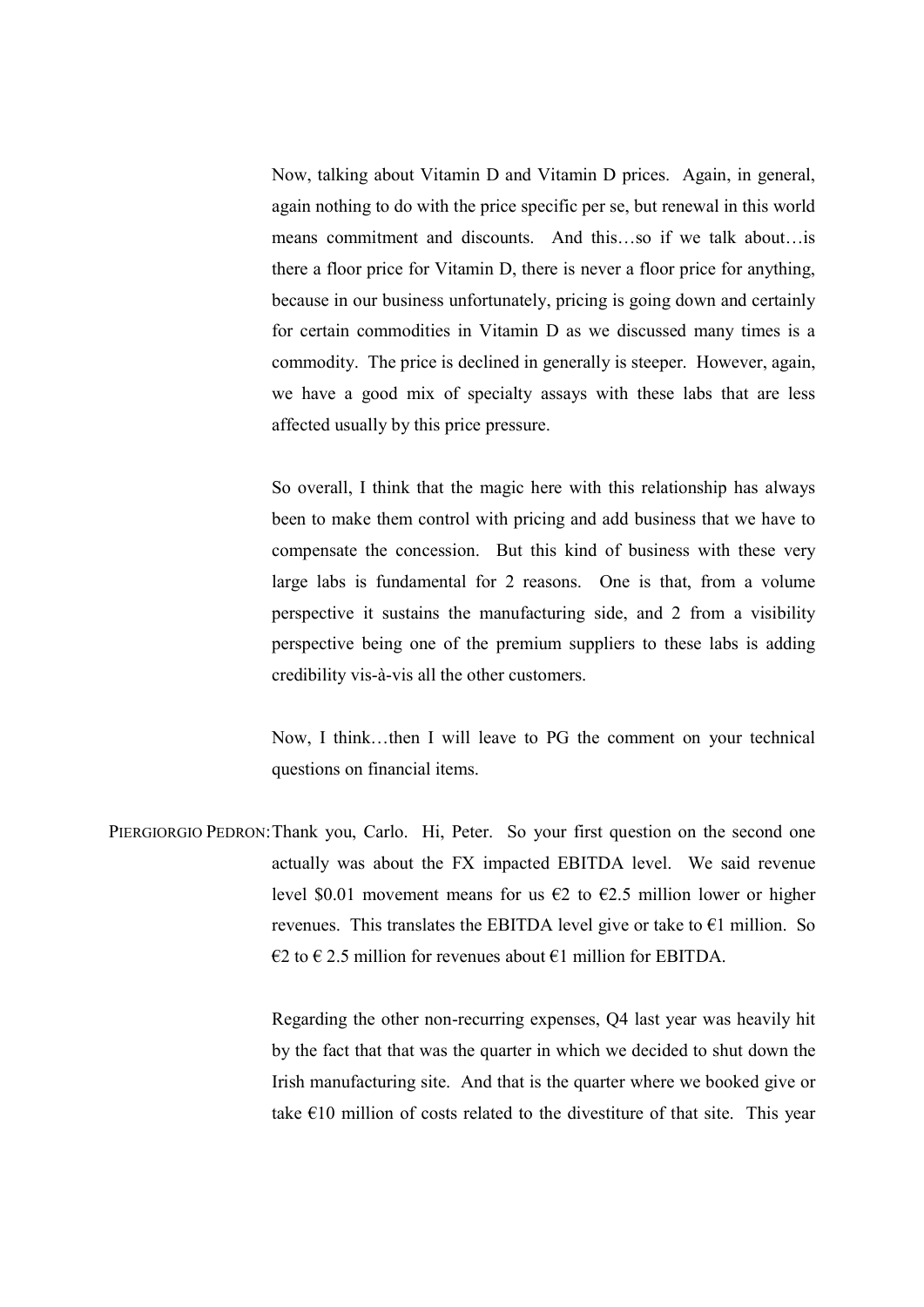you actually have a positive impact because on one side you don't have the Irish, let me see one-off expenses. On the other side we released some bad debt provision because, you know, we are very diligent in the way in which we manage our collection, our DSO [ph] pretty well...pretty good, and it came out that eventually we were a little bit too prudent, too conservative last year and when reviewing the position at the end of this year, we released some bad debt provision because we actually were able to collect this money.

PETER WELFORD: That's great. Thank you.

PIERGIORGIO PEDRON: Thank you.

- OPERATOR: Next question is from Daniel Baldini with Oberon Asset Management. Please go ahead.
- DANIEL BALDINI: Hi, good afternoon. Thanks for taking my call. So it's a question again about these contracts. Back in November of last year Quest had an Analyst Day and this fellow James David, the EVP of Diagnostics, got up and said the following, and I'll just read from the transcript. He said there's about 73 distinct immunoassays in the company that we offer and we do that work on 6 different or 7 different platforms that we get from 6 different suppliers, you know, these suppliers, it's Roche, it's Siemens, it's Beckman Coulter, it's Danaher and it's DiaSorin. Now, why did we go with 6 suppliers for all these tests? Well, it's how the industry evolved. And for example, the first Vitamin D testing was done by DiaSorin and we had to buy their platform in order to do it. But as this industry has matured, Roche can now do everybody else's immunoassays, DiaSorin can do a bunch of other folks immunoassays. Beckman Coulter can do everybody else's immunoassays. So we don't need the 7 platforms anymore. So we run a competition, we're going to get it down to one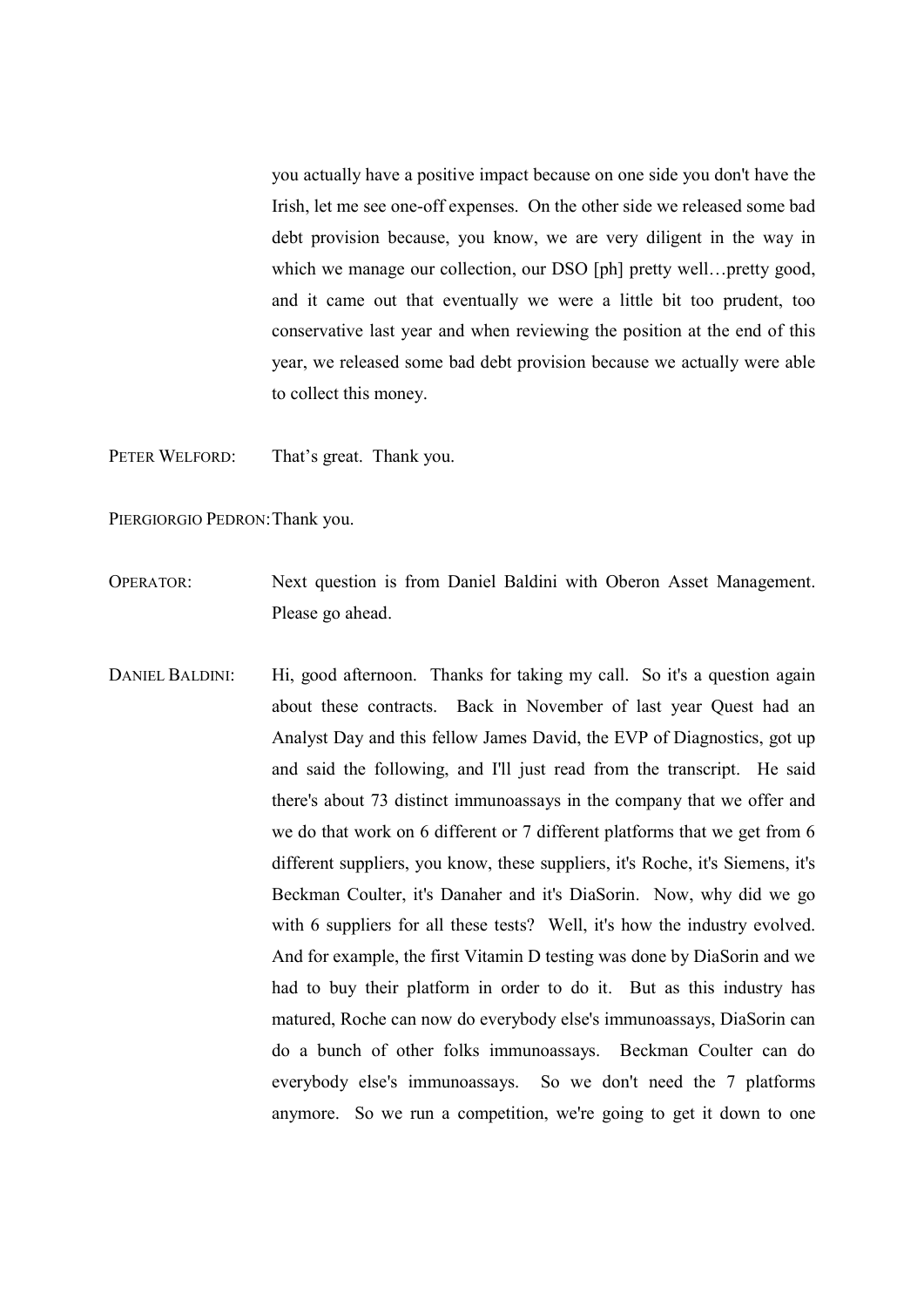supplier. We're going to save a lot of money as we work the competitive nature of the deal that we put in front of the suppliers.

 So let's assume that he's been truthful and that Quest is one of these contracts that's coming up. And they do in fact, run this competition and they decided to go with someone else's what they're calling platform. Does that mean you lose all of the sales of immunoassays to Quest?

- CARLO ROSA: You know, I don't know, you were making…you are asking a question and then giving yourself the answer. Yes, absolutely if…but listen…
- DANIEL BALDINI: No, because he is saying that these...basically these platforms are interchangeable now?
- CARLO ROSA: Okay.
- DANIEL BALDINI: I decide to go with Beckman Coulter, can you still sell them your immunoassays?
- CARLO ROSA: Okay. So without getting into this specific, but as you know, we supply to the big labs Vitamin D and 18 other products. And I think, it's fair to say that Vitamin D is a commodity and Vitamin D actually today can be offered by 7 suppliers in the U.S. It is true by the same token that or the other products are not really available on many other platforms. And in fact, it is the so-called esoteric assays, which is good for us, and good for the lab, because let me remind you why these big labs work with DiaSorin and they like us, because we provide them assays where they make a lot of money, right. So my point is, as far as, what is Quest is commenting is fairly square that today they have different suppliers, it is certainly through that they are making an effort and is a public information to square their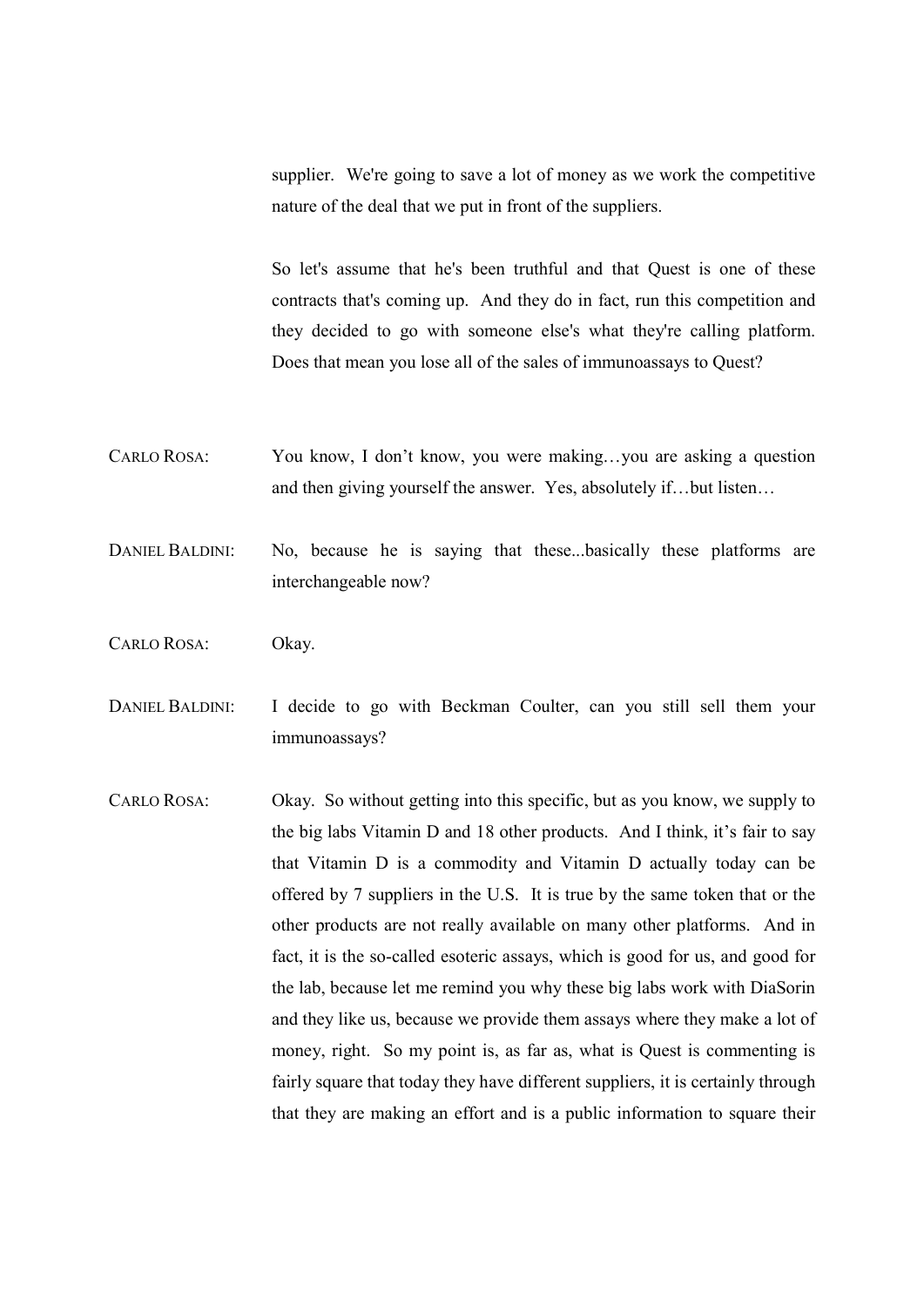operation and make it more efficient, they are building a big site with automation. And as a result of that they are going to consolidate suppliers.

 I mean, is DiaSorin really going to lose all the business with them in a catastrophic event? I consider this possibility very remote. Is Vitamin D, up for grab in this contract, absolutely is up for grab. But, I think these labs they look at DiaSorin overall as its ability to provide a portfolio of products.

 Okay, so to make a long story short, I think we work one-by-one, we have done one very well, and now let's work on the other two. But, in a short answer, I think the risks is associated specifically with Vitamin D with the other products, I don't see the risk. Also, because at the end of the story is what these labs are saying, I can…use one platform for all is actually incorrect. I think that we…or incorrectly interpreted by the one that read the statement. It means that if you look at the immunoassay routine and you look at the high volume. Today, there are any number of companies they can provide that with the necessarily throughput and that is certainly through that Beckman, Siemens about Roche have the ability to compete for that bulk of volume.

 And funny enough today, when you walk into this lab, but not specifically Quest only, you find that they have platforms from the suppliers that do actually overlap. Okay, but then when it comes to the esoteric believe me, I think that is not only DiaSorin, there are other companies and another specialty niches that are there and we will stay there as to support that side of the business. Is that good enough for you as an answer?

DANIEL BALDINI: Yes, that's wonderful. Thank you.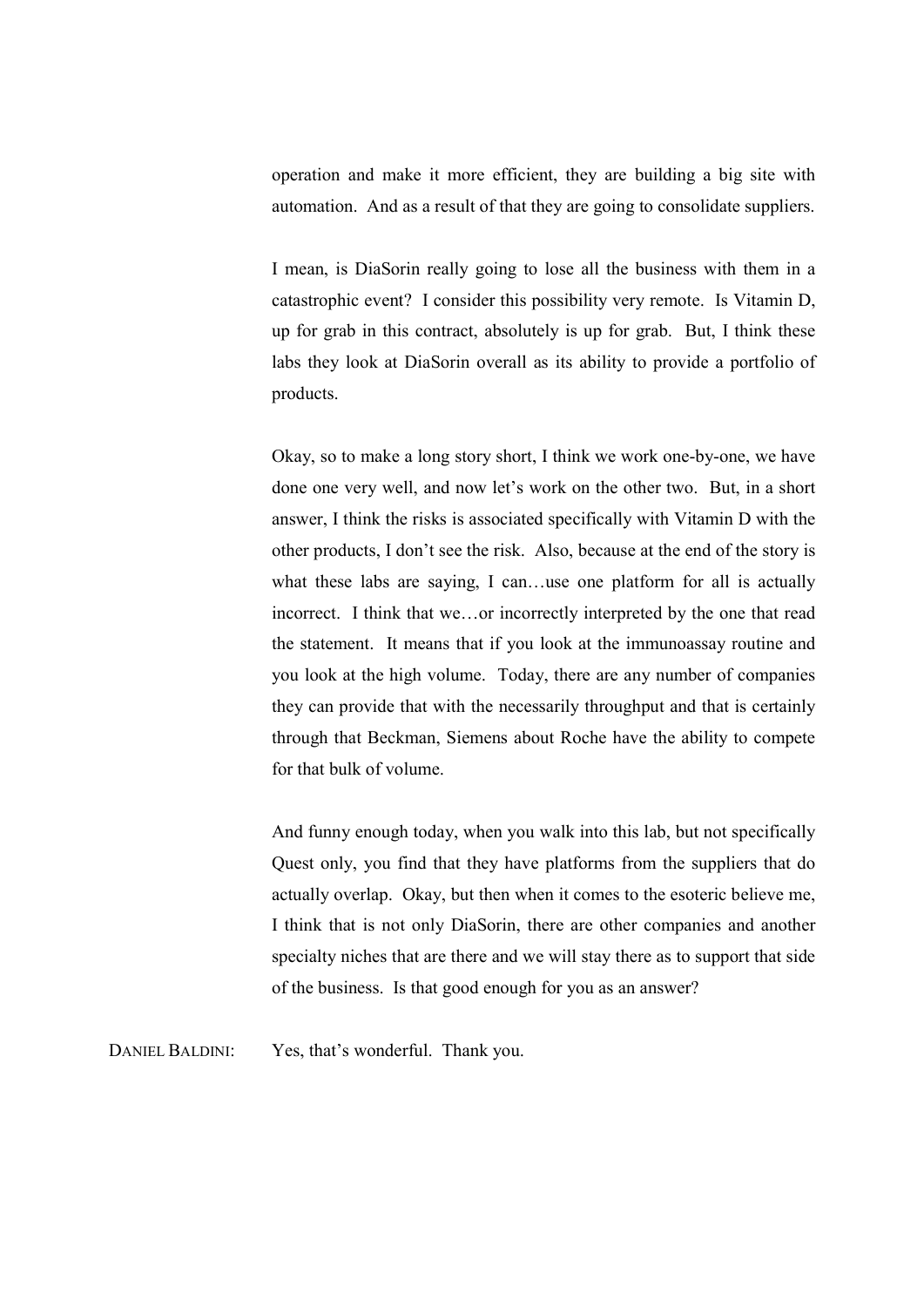OPERATOR: The next question is from Maja Pataki with Kepler Cheuvreux. Please go ahead, madam.

- MAJA PATAKI: Yes, good afternoon. Hi, Carlo, you were very specific on trying to give us an indication how you think about the lower end and the upper end of the guidance and that's really helpful? I was just wondering, since you mentioned the TB test in Europe as a positive in Q4. Would you be able to give us a bit more understanding how big that was or how much of a difference it means for you is the QuantiFERON TB test would be only approved in the U.S., let's say in Q4? Would that be meaningful on the guidance? And then, the second question, just to get back on the question before with contract renegotiations, you have a very strong foothold with large…but actually with clients because of your specialty tests. I am just trying to understand your thinking. So is there a level of pricing on Vitamin D or pricing pressure on Vitamin D were you would say like, you know, what is actually find for us, we don't need to do that. But, we are happy to supply you the specialty tests or is Vitamin D so profitable for you that even another, you know, 10% and 20% discount or discount on the price would be totally fine for you to continue the business? Thank you.
- CARLO ROSA: Okay, Maja. QuantiFERON as…you could appreciate the fact that is a very sensitive product for QIAGEN and for us, so I cannot comment really on the amount, but I am…what I am saying is that the intention to work with QIAGEN was to increase the speed of adoption of blood testing versus skin testing. And again, and the second thing was to try to decentralize this setting which you know today is very centralized because of ELISA technology. And that would be a win-win for both companies because would be, the decentralization means higher price and more secured business. And more adoption means increase in volume and this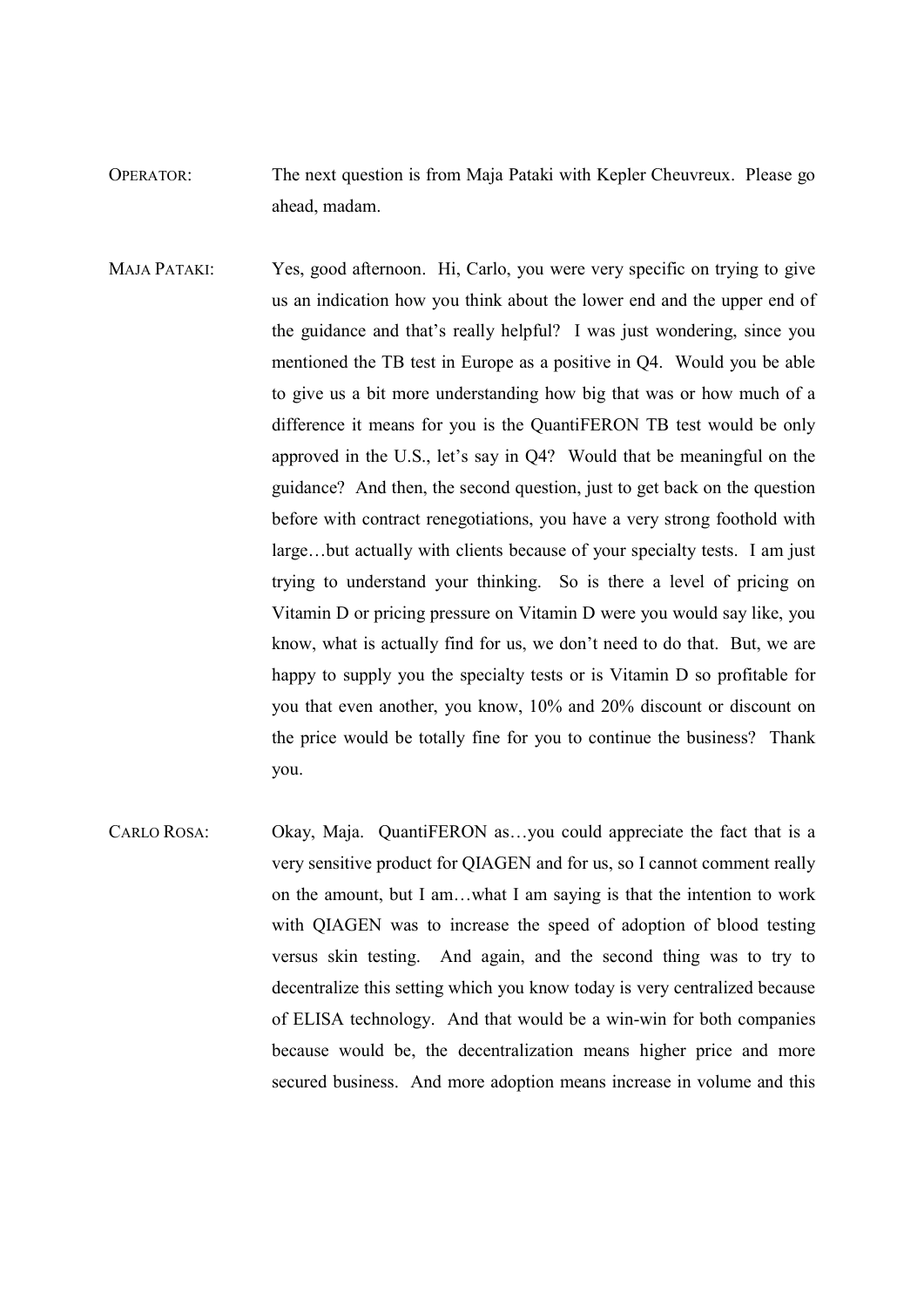is what the two companies are working on and it is working very well in Europe.

 Now, let's talk about the U.S., U.S., is even more so because again by nature of business of the way the U.S., market is shaped, a lot of this volume today is actually sent out to the big labs, simply because the hospital market doesn't want to do ELISA any longer and it was more convenient for them to just to send it out.

 So for the U.S., the QuantiFERON for DiaSorin is very strategic for a different reason, is strategic because it will allow us to go after the sendout business and increase footprint in the hospital market that as you know. And we have discussed today is the Achilles Heel of the DiaSorin strategy, because we have been very successful in centralized commercial labs, but we have been not so successful in addressing the hospital market which is a vast opportunity at this stage.

 And so, again, you understand the strategic importance, the data shows…I cannot give you precise data, but you see that Europe is going well for us, we are above everybody else. So QuantiFERON is one of the drivers. As far as contracts, yes indeed we are esoteric suppliers and Vitamin D was an esoteric test. Today, Vitamin D…our presence in these labs clearly has increased in strategic importance because we provide Vitamin D and others and this is why I am not so concerned about being wiped out by the big labs because we will stay there with all these products. And just to give an example and also to answer to Peter, we just got approval in the U.S. of all the stool assays, these are today very concentrated products as a send out in the big labs, and we certainly are in discussion with them about brining over to them this product, so which are esoteric specialty. So Jean Davis comment I think is a general comment saying high volume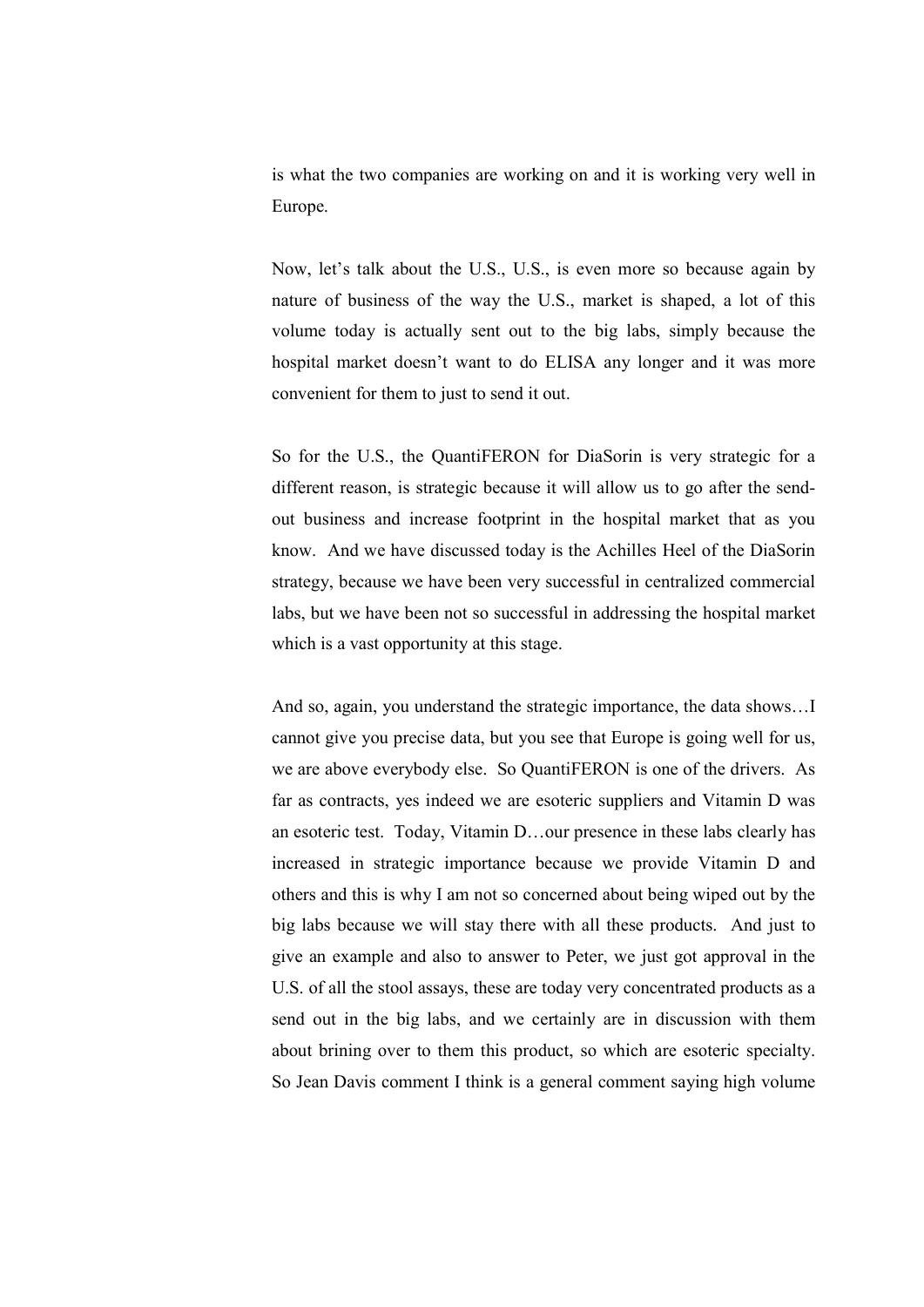routine has to be streamlined and brought together in a more efficient way and that's certainly true.

 Vitamin D it's going to be up to us and not to them to decide whether it goes on the streamlined or it stays in DiaSorin as part of the package. As far as pricing of Vitamin D, absolutely I mean there is a level where we are available to grow, but I am not necessarily sure it's a matter of profitability but it's a matter of Company image because there certain company main stream high volume that pretty much, you know, this going to be…it can be an add-on at any price and is additional, its stability, its absorption in the big investment I need to make, to provide all the hardware necessary to serve these big labs. But for us it's a matter of…there is a limit, I mean which we don't want to go also because we sell to everybody else at a different price, and so I don't understand why a specific account should be different.

MAJA PATAKI: Thank you very much.

OPERATOR: As a reminder, if you wish to register for a question please press "\*" and "1" on your telephone. The next question is from Bruno Permutti with Banca IMI. Please go ahead, sir.

BRUNO PERMUTTI: Good afternoon. I have 3 questions. The first one relates to the QuantiFERON launch in the USA. I was wondering which are the worries which you could have on possible approval by the second quarter so is there…if you can update us on how the process is going and what are exactly your expectations. The second one relates to possible partnership, similar to that you signed with QIAGEN. I was wondering if you are considering possible collaboration with…and so partnerships in your strategy and if you see something going on possibly this year. And the third one relates to an update, if it possible to the XS launch in the USA.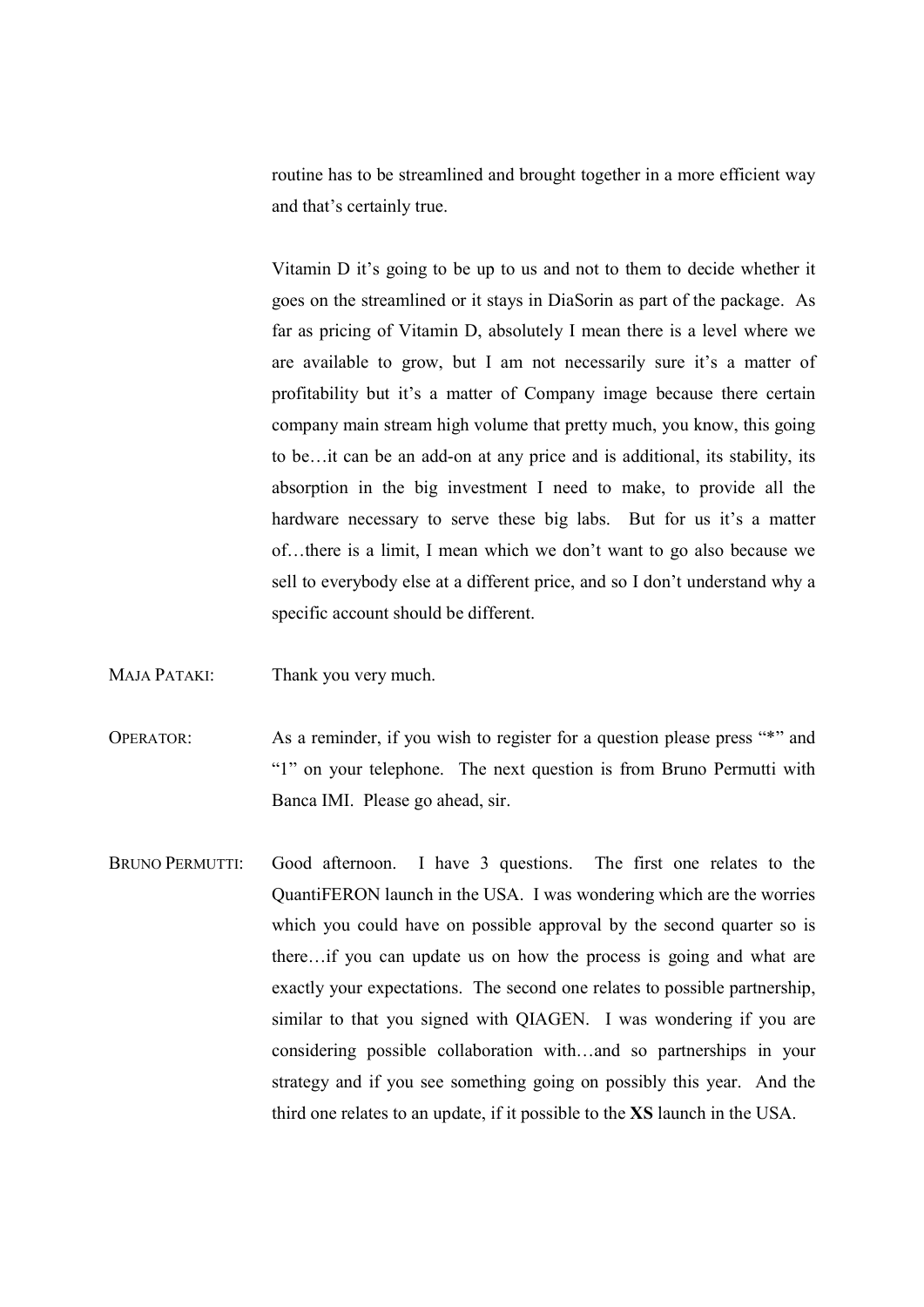CARLO ROSA: Yes, so the concern I have with the FDA, it's the FDA, meaning that it's a third party, this a PMA. There is a process and there is a reviewer, and therefore it depends on usually the reviewer. There is no file in my experience that goes through the FDA without questions. The problem usually is if these questions require experimental work and generation of data by the Company to be addressed. And we don't know because the FDA after we file usually has 90 days to review the file and come back with comments. We are still within the 90 days period, so that's a concern, you don't control them; they decide what they will do with the file. So we have to wait and see and see if it is going to work within expectations or not.

> As far as the XSlaunch, I think you are probably asking XS launch per se, not necessarily in the U.S. because in the U.S. there is a 2020. So the instrument is commercialized in Europe and they have big event where we launched the system which is going to happen actually in Italy in May with over a 1,000 customers attending and this is the commercial launch of the platform. And in the U.S. there is a delay because of regulatory constraints. The box has to be registered. It is a patent case [ph], not so complicated but we expect registration and launch to happen beginning of next year.

> Last but not least, partnerships as we said, today we have 3, 1 in France PCT, 1 with Meridian stool, and then we have this new venture with QIAGEN. We don't have today any specific passion about partnerships because we are certainly very busy delivering on the existing ones. I think that what I need to comment is that, it's the strategic nature of the relationship with QIAGEN because together the 2 companies after this initial effort, we understood that our platforms and our technologies work very well with developing T Cell catalog of products and again this is not